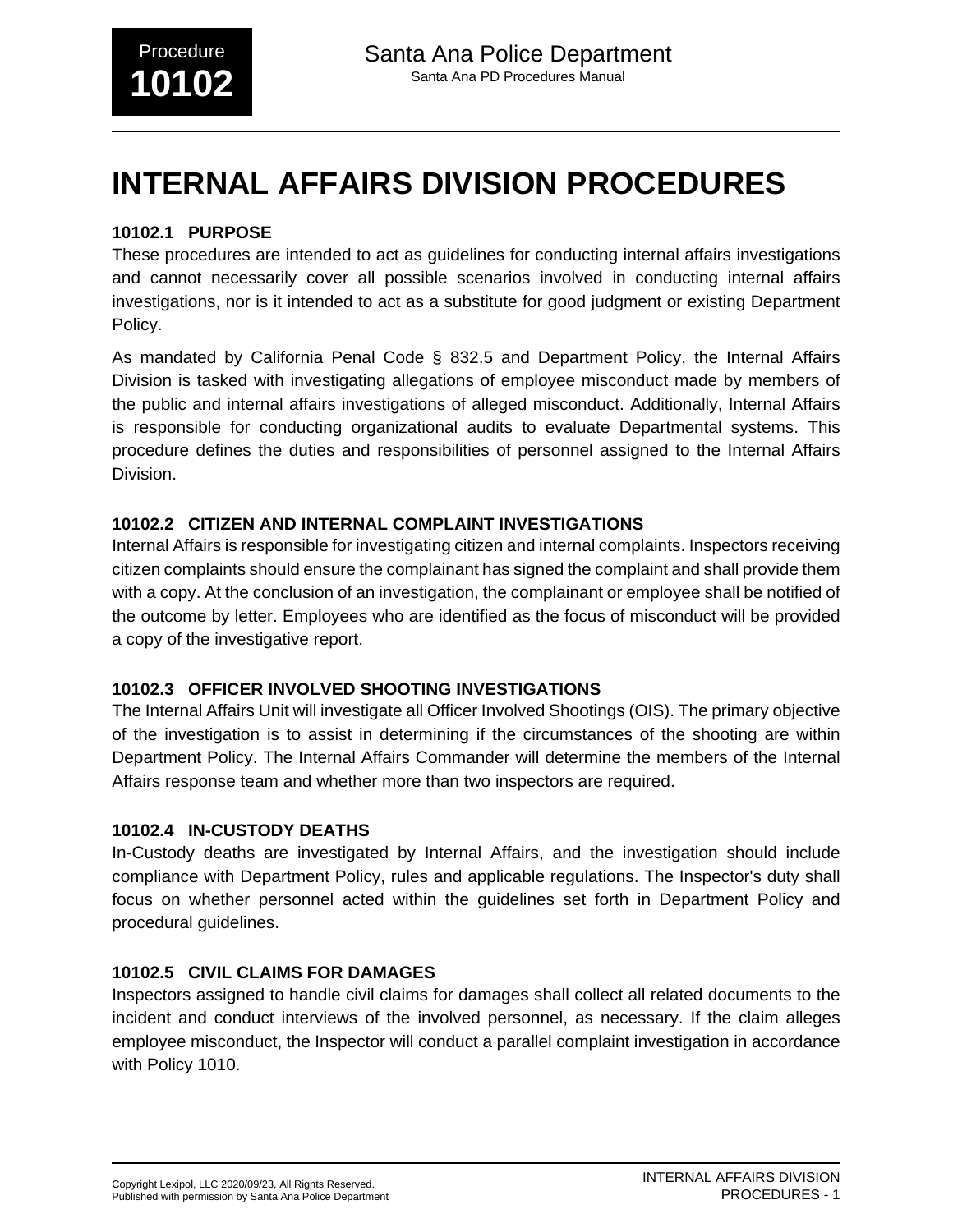# Santa Ana Police Department

Santa Ana PD Procedures Manual

# INTERNAL AFFAIRS DIVISION PROCEDURES

#### **10102.6 PITCHESS MOTIONS**

The Corporal assigned to Internal Affairs is designated as the Custodian of Records for the department for Pitchess Motions. The custodian shall review and gather all personnel files responsive to the motion, so they can be presented to the court for a Pitchess Motion. Upon a judge's order, the Deputy City Attorney and the Custodian will appear before a judge for an incamera hearing. The Custodian will document the outcome and notify the involved officer(s) in writing.

#### **10102.7 LEGAL NOTIFICATIONS**

The Internal Affairs Division is responsible for ensuring all newly appointed Sergeants and Non-Sworn Supervisors receive a copy of any legal Writ of Mandates. The Internal Affairs staff will have the Supervisor sign a copy of acknowledgment and ensure that the form is placed in the respective supervisor's personnel file.

#### **10102.8 EMPLOYEE TRAINING**

Inspectors will conduct roll-call and divisional training on a periodic basis to ensure compliance with department policy and procedures.

#### **10102.9 AUDITS**

The Internal Affairs Division will conduct regular audits of organizational systems. As in other investigations, audits will be conducted objectively, thoroughly and without bias. The goal of an audit is to ensure Department Policies and Procedures are being followed, recommend organizational improvements, identify training issues and recommend necessary revisions to existing Policy or Procedure.

#### **10102.10 REPORTING**

The lead Inspector shall report all In-Custody deaths, including all deaths that occur in the process of arrest to the US and CA DOJ within ten (10) days of the incident. This includes anyone killed by any use of force by a law enforcement officer prior to booking. Inspectors shall complete the DOJ In-Custody Death Forms (CJ11, CJ11A and BCIA 713) within ten (10) days of an In-Custody death, including officer involved shootings.

## **10102.11 BOARDS AND COMMISSIONS**

The Internal Affairs Division is responsible for conducting background investigations on City Board and Commission applicants who have submitted their applications to the Clerk of the Council. The Corporal, tasked with this assignment, will document the results of the inquiry on a Memorandum directed to the Internal Affairs Commander.

## **10102.12 PERSONNEL EXIT INTERVIEWS**

The Internal Affairs Division will conduct all exit interviews. These interviews are informal and are not recorded, unless there are extenuating circumstances which would require a recorded